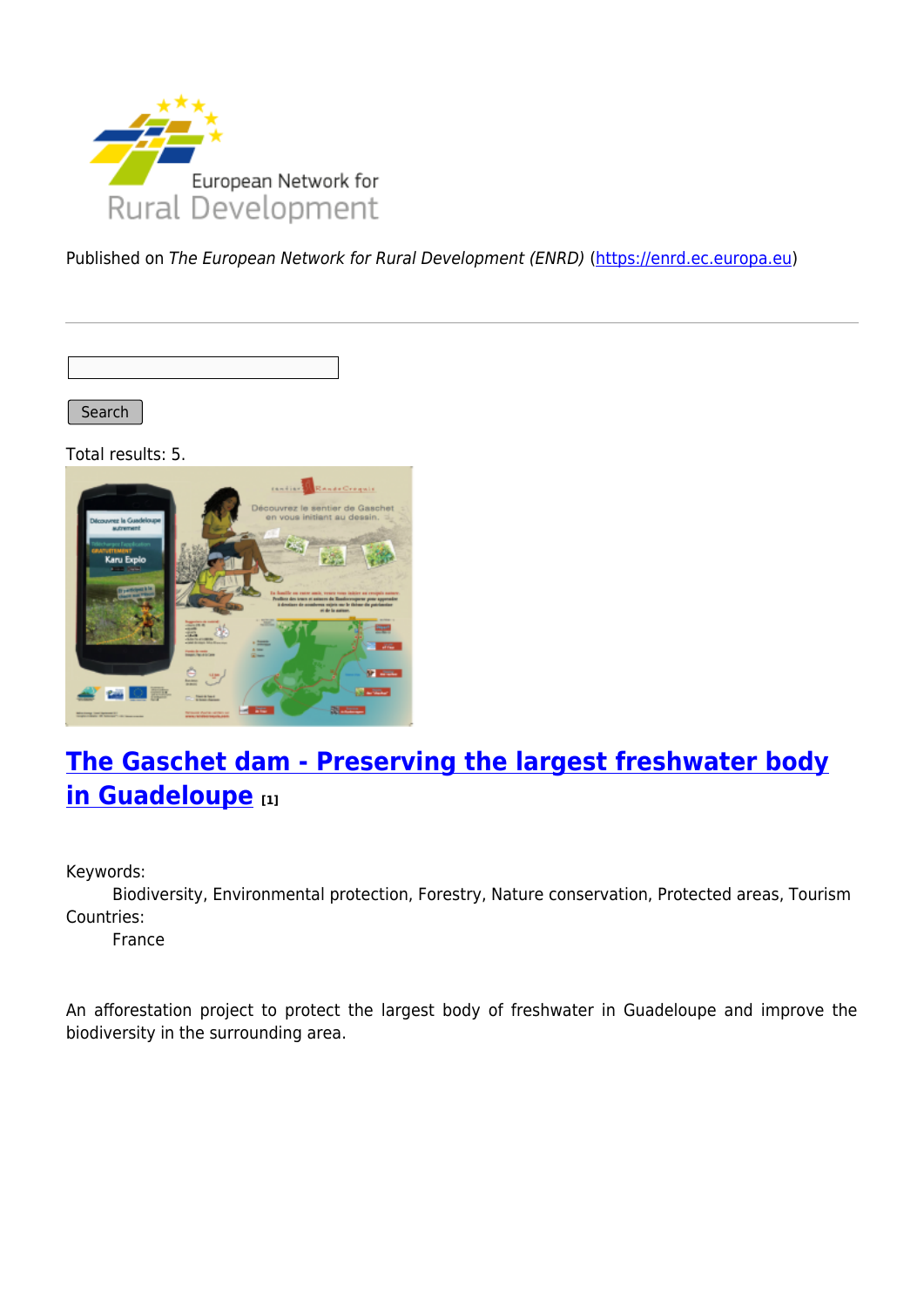

## **[Support to civil society organisations for the preservation](https://enrd.ec.europa.eu/projects-practice/support-civil-society-organisations-preservation-and-promotion-biodiversity_en) [and promotion of biodiversity](https://enrd.ec.europa.eu/projects-practice/support-civil-society-organisations-preservation-and-promotion-biodiversity_en) [2]**

Keywords:

Advisory services, Biodiversity, Cooperation, Environmental protection, Nature conservation, Protected areas

Countries:

France

Organising a series of awareness raising and capacity building activities for environmental NGOs in Mayotte.



Keywords:

Biodiversity, Education & lifelong learning, Environmental protection, Nature conservation Countries:

France

A project that supported local municipalities in their campaign to reduce the use of pesticides by their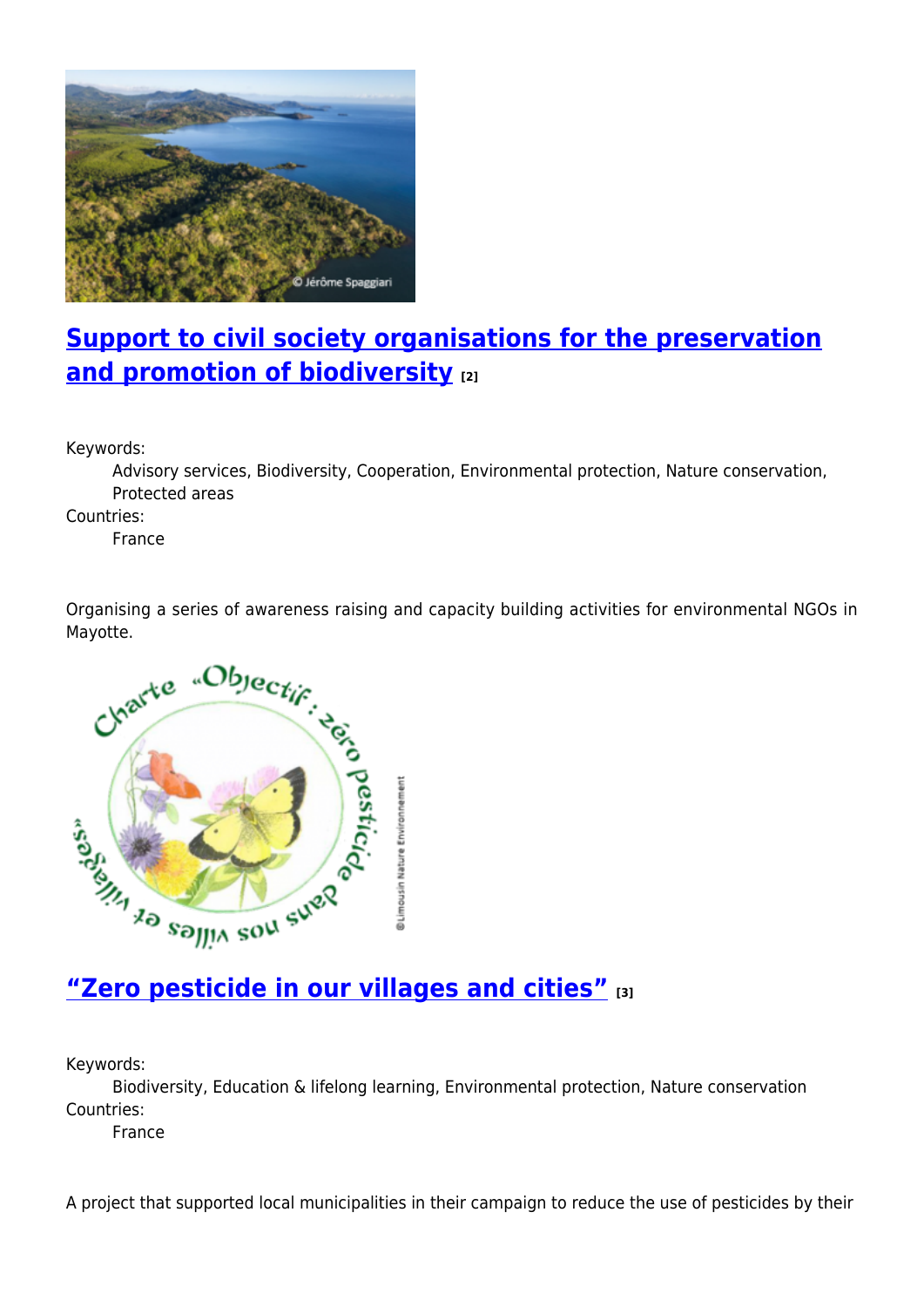citizens.



## **['Trubenieki' farm – Developing a mushroom farm through a](https://enrd.ec.europa.eu/projects-practice/trubenieki-farm-developing-mushroom-farm-through-niche-product-diversification_en) [niche product & diversification](https://enrd.ec.europa.eu/projects-practice/trubenieki-farm-developing-mushroom-farm-through-niche-product-diversification_en) [4]**

Keywords:

Agriculture, Diversification, Innovation, Job creation, LEADER/CLLD, Tourism Countries:

Latvia

An ambitious young farmer used RDP support to create a new niche product and a touristic attraction out of his produce of mushrooms that were not suitable for the market.



## **[Fighting against soil erosion in Mayotte \(LESELAM\)](https://enrd.ec.europa.eu/projects-practice/fighting-against-soil-erosion-mayotte-leselam_en) [5]**

Keywords: Agriculture, Cooperation, Soil management Countries: France

A cooperation project brought together local farmers, inhabitants and public services managers to